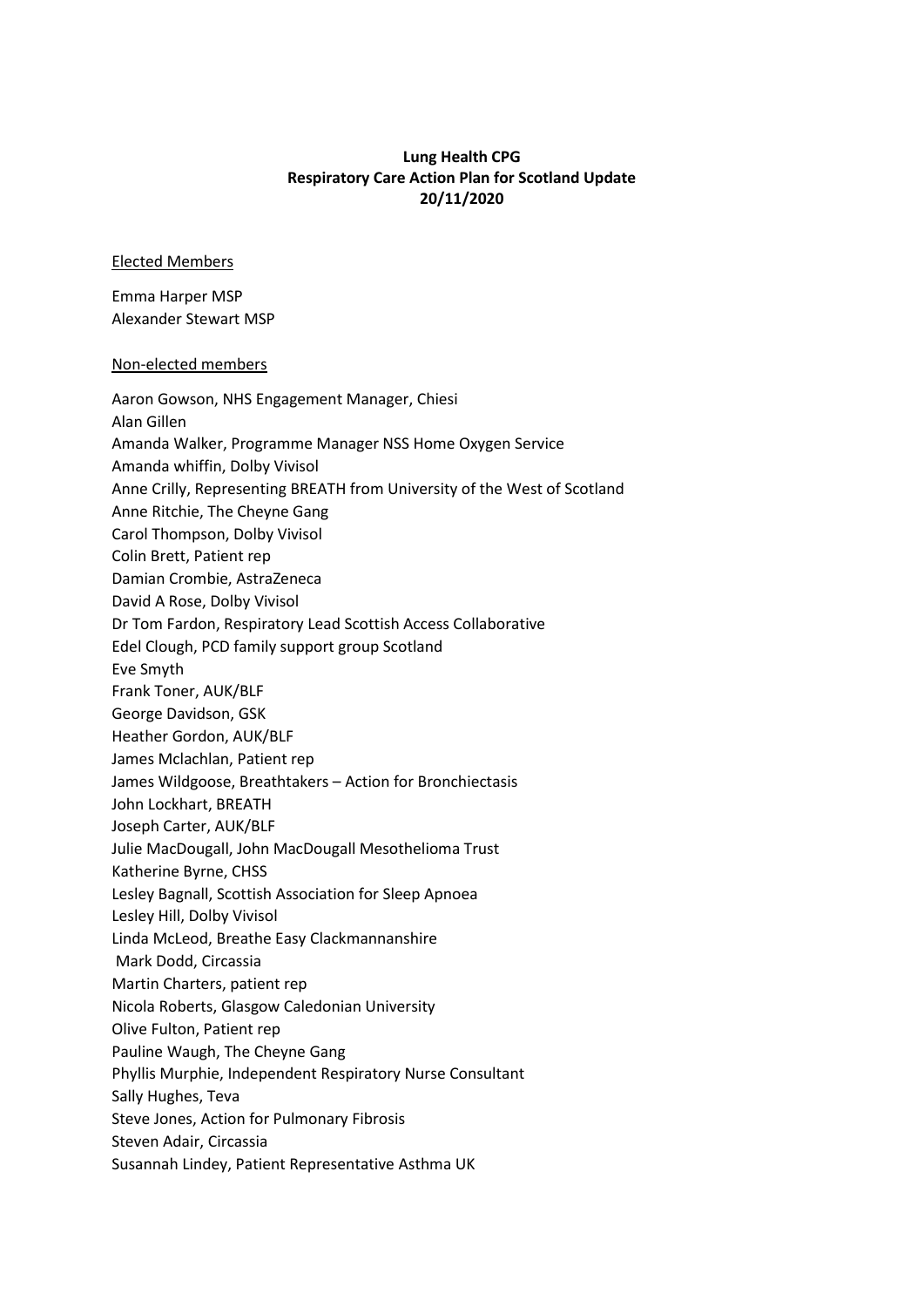Tom Irvine, Scottish Association for Sleep Apnoea Wendy Armitage, CHSS

Special Guest Baby Sophia-Grace Toner, AUK/BLF

Apologies Jim Simpson, Patient rep Margaret Stevenson, NHS Fife

Minuets of previous meeting

Approved Frank Toner proposed John Lockhart seconded

## Respiratory Care Action Plan for Scotland Update - Dr Tom Fardon, Respiratory Lead Scottish Access Collaborative

Emma Harper MSP introduced Dr Tom Fardon

Dr Tom Fardon Gave a quick update on where the Respiratory Care Action Plan was in development and talked about the consultation. Consultation responses where positive. People are pleased that respiratory medicine has a higher focus. Pleased that the Scottish Government are meeting the unmet need of respiratory. However, some people highlighted that the document doesn't go far enough in terms of detail around delivery and budgets. Advised members that once the plan is complete and published a full-time member of staff will take the plan forward. Recognised the importance of engaging with patient representatives. Hopes that the plan will be published before Easter.

Highlighted that COVID has changed the environment dramatically. Advised members that he is writing a new chapter in the plan on the topic of how COVID-19 has changed the landscape.

Scottish Access Collaborative are working on modernising patient pathways initiative and this work will very much look at the plan and realistic medicine plans.

Dr Tom Fardon then very kindly offered to take questions for the next hour.

Convenorship switched to Alexander Stewart MSP

Steven Jones asked a question about the plan and interstitial lung disease patient pathways.

Dr Tom Fardon spoke about the chapter in the plan on ILD. Spoke about the time for diagnosis. Mentioned seeing a specialised and access to drugs. Hope for more ILD nurses. Highlighted the work being down on palliative care. Mentioned the geographical disparity of access to anti fibrotic drugs.

Linda McLeod asked about digital access to PR.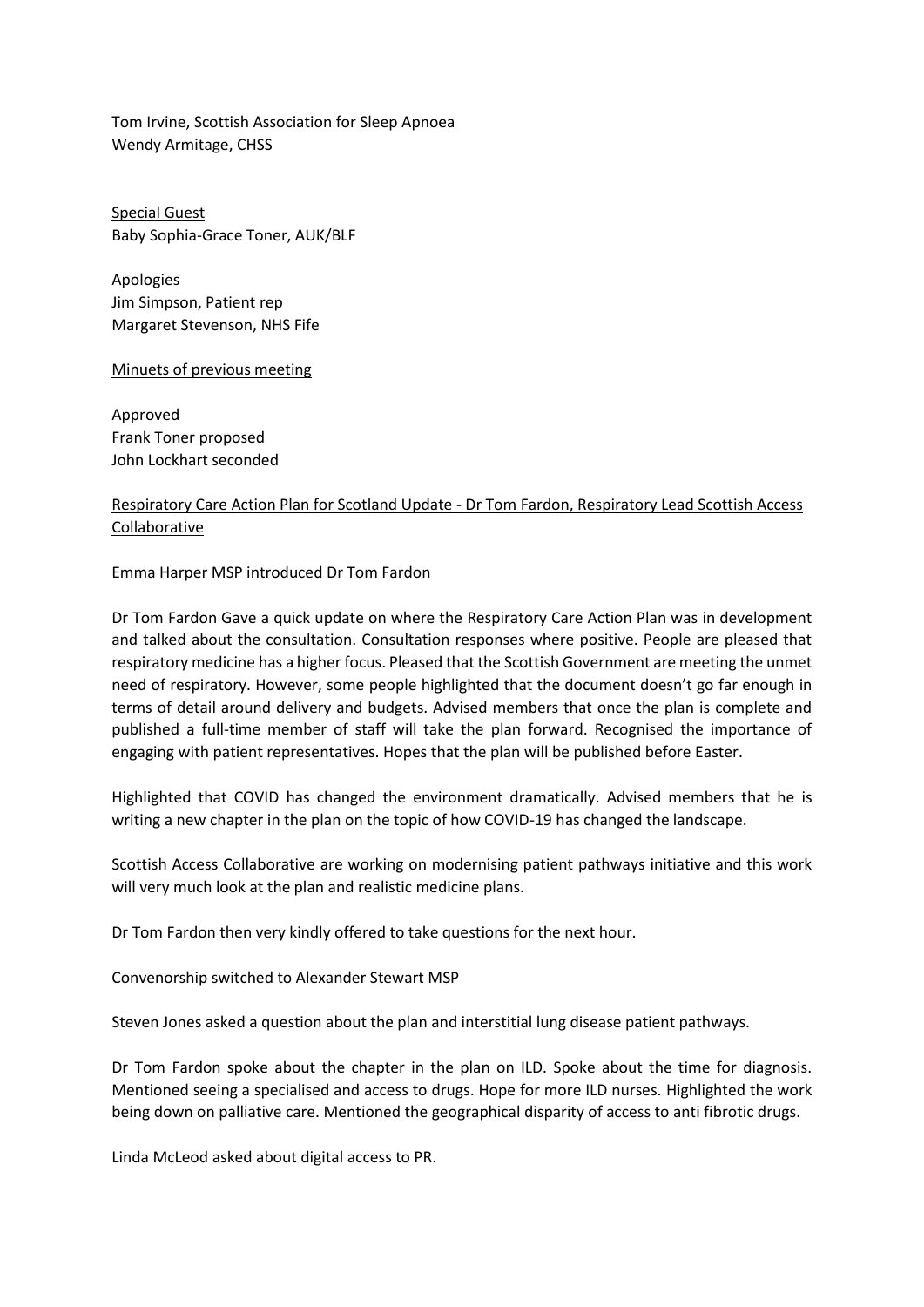Dr Tom Fardon talked about the variety of apps available to patients. Also, that the Plan is looking at digital access to care. Highlighted that PR is one of the three main pillars of COPD treatment.

Katherine Byrne asked a question about if the plan will reflect some of the changes, we have seen during COVID-19 and partnership working.

Dr Tom Fardon agreed and spoke about fertilising each chapter with learning from the pandemic. The implementation plan will be crucial in this work.

James Wildgoose asked about modernising patient pathways and if that plan was available to read. He also asked about patient input into the plan going forward.

Dr Tom Fardon advised that Scott McBride is the lead for modernising patient pathways, and he highlighted that the pathway has social media accounts etc. More details can be found here: <https://sway.office.com/Upzfk7Vz97ivqOMi?ref=Twitter&loc=play> Mentioned that AUK, BLF, CHSS have a seat around the table representing the patient voice. Agrees that it is important to have a greater patient voice as we go forward.

Lesley Bagnall asked can you give more information on OSA work being done in Glasgow please.

Dr Tom Fardon talked about the need for a single point of access to track OSA patients. Hopes that patients in the future need to travel into clinic less using the monitoring system available.

Alexander Stewart MSP highlighted that there was a list of British Lung Foundation Parliamentary Champions mentioned in the chat bar. He is the champion for smoking cessation and Emma Harper MSP is the champion for Asthma.

Aaron Gowson asked about the opportunity for industry collaborating with the NHS.

Dr Tom Fardon welcomed the work done in respiratory health by industry. Gave examples of collaborative working on going.

John Lockhart asked about including smoking cessation education into the plan.

Dr Tom Fardon replied that smoking cessation is the most important intervention. It is worth revisiting the message of prevention of smoking uptake. Mentioned that there is also a smoking cessation document that sits outside of the plan.

Emma Harper MSP opened a discussion about PR and long COVID.

Dr Tom Fardon recognised the importance of PR and getting PR right for all patients including long COVID patients. Speaking about the importance of equity across the country.

Emma Harper MSP is there a role for third sector orgs in PR.

Dr Tom Fardon agreed. He spoke about the importance of exercise and gave some examples of increases in uptake. Stressed the importance of keeping the message about the benefits of activity.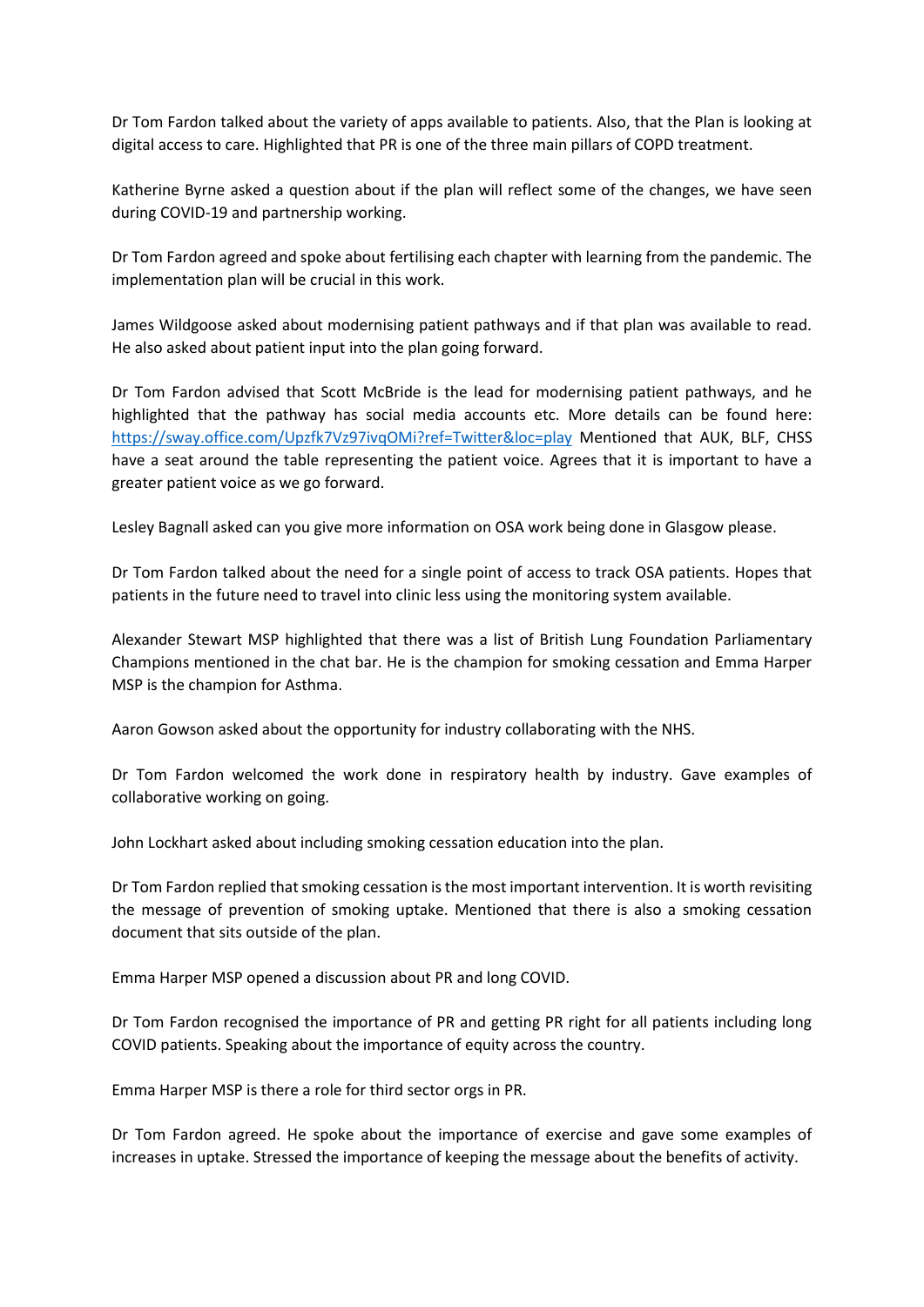Maureen Ward asked about accessing services put on hold because of COVID.

Dr Tom Fardon mentioned that the departments hit most during COVID have been the respiratory units as its been mostly the respiratory staff who have been looking after COVID Patients. He advised that some services are starting to get back to normal levels. Advised that the oxygen follow up service has not stopped and anyone who is concerned their oxygen is not enough they can call their usual contact or dolby.

A question from Facebook. When will trials start again.

Dr Tom Fardon advised that the study requires lung function testing and that can't be done now. He suspects that it won't be until the new year or possibly Easter. A small discussion about singing took place. Credited the Cheyne Gang.

Phyllis Murphie asked about integrated working.

Dr Tom Fardon discussed models of integrated care working models that have done well. However, it is fragmented in Scotland and isn't being done as well here as other areas. Thinks that we need to look at it again to see what works well and what hasn't.

Joseph Carter asked a question about patient engagement, highlighting a joint report written for the plan with CHSS. He also spoke about an established patient group that AUK BLF can consult with.

Dr Tom Fardon spoke about the plan to have meeting with patients before COVID happened in March. He would like to see a similar meeting happening again soon. He thinks that he and Scottish Government should be in the room to hear directly from patients.

Katherine Byrne asked about what the governance will be for the plan. She cited that in other areas there are patient forums sitting alongside committees.

Dr Tom Fardon welcomed the point made by Katherine but advised that he didn't know the answer to the question as it is a matter for Scottish Government to decide on.

Emma Harper MSP told the group that Joe Fitzpatrick MSP wanted to be at the meeting but unfortunately could not be present.

Frank Toner advised he will contact the Minister with the minuets.

Alexander Stewart MSP thanked Dr Tom Fardon for taking so many questions and the group for asking them. He also asked what actions will be taken as a result of todays meeting.

Frank Toner reiterated that he will send the minuets to the minister and civil servants. He advised that the next meeting will be the AGM and he will send out a notice soon.

Emma Harper MSP and Alexander Stewart MSP close the meeting.